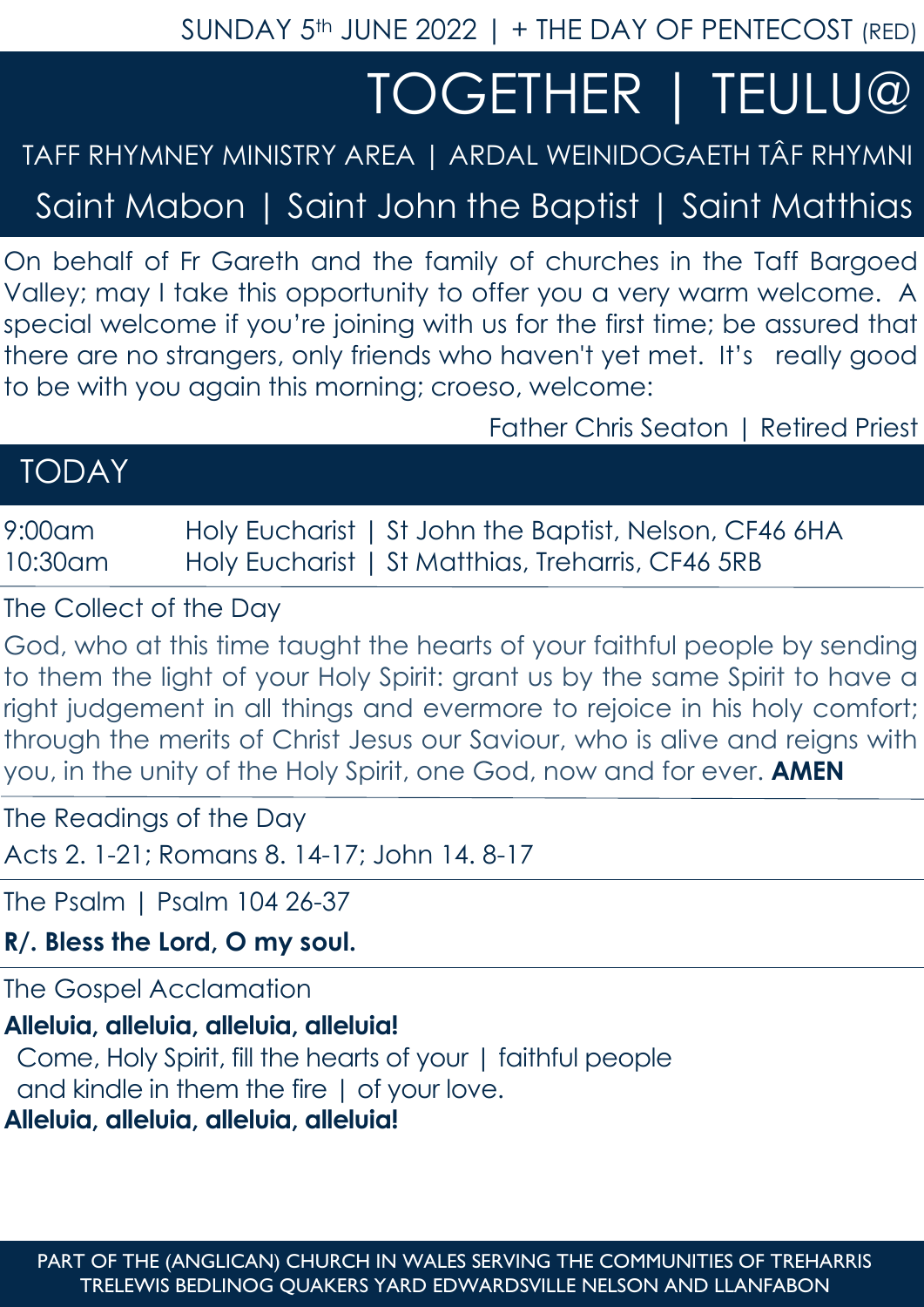## THE WEEK AHEAD

Monday | Feria 6th June 2022

| Tuesday   Feria<br>7 <sup>th</sup> June 2022                 |                                                       |       |  |
|--------------------------------------------------------------|-------------------------------------------------------|-------|--|
| $9:15$ am                                                    | The Funeral of David Rees +RIP at St John the Baptist |       |  |
| Wednesday   Feria<br>8 <sup>th</sup> June 2022               |                                                       | Green |  |
| $11:00$ am                                                   | The Holy Eucharist at St Matthias                     |       |  |
| Thursday   S Columba; Religious<br>9 <sup>th</sup> June 2022 |                                                       | White |  |
| 10th June 2022                                               | Friday   S Ephrem the Syrian; Deacon                  | White |  |
| Saturday   S Barnabas; Apostle<br>11 <sup>th</sup> June 2022 |                                                       |       |  |

A collection plate will be passed around at each service; however you may like to make your gift by using your mobile phone and sending a text:

TEXT 2 GIVE: Text TTBL followed by a space, followed by the amount of your gift in numbers to 70085 to support the life of the Church.

CHEQUES: payable to The Parish of Treharris Trelewis Bedlinog & Llanfabon.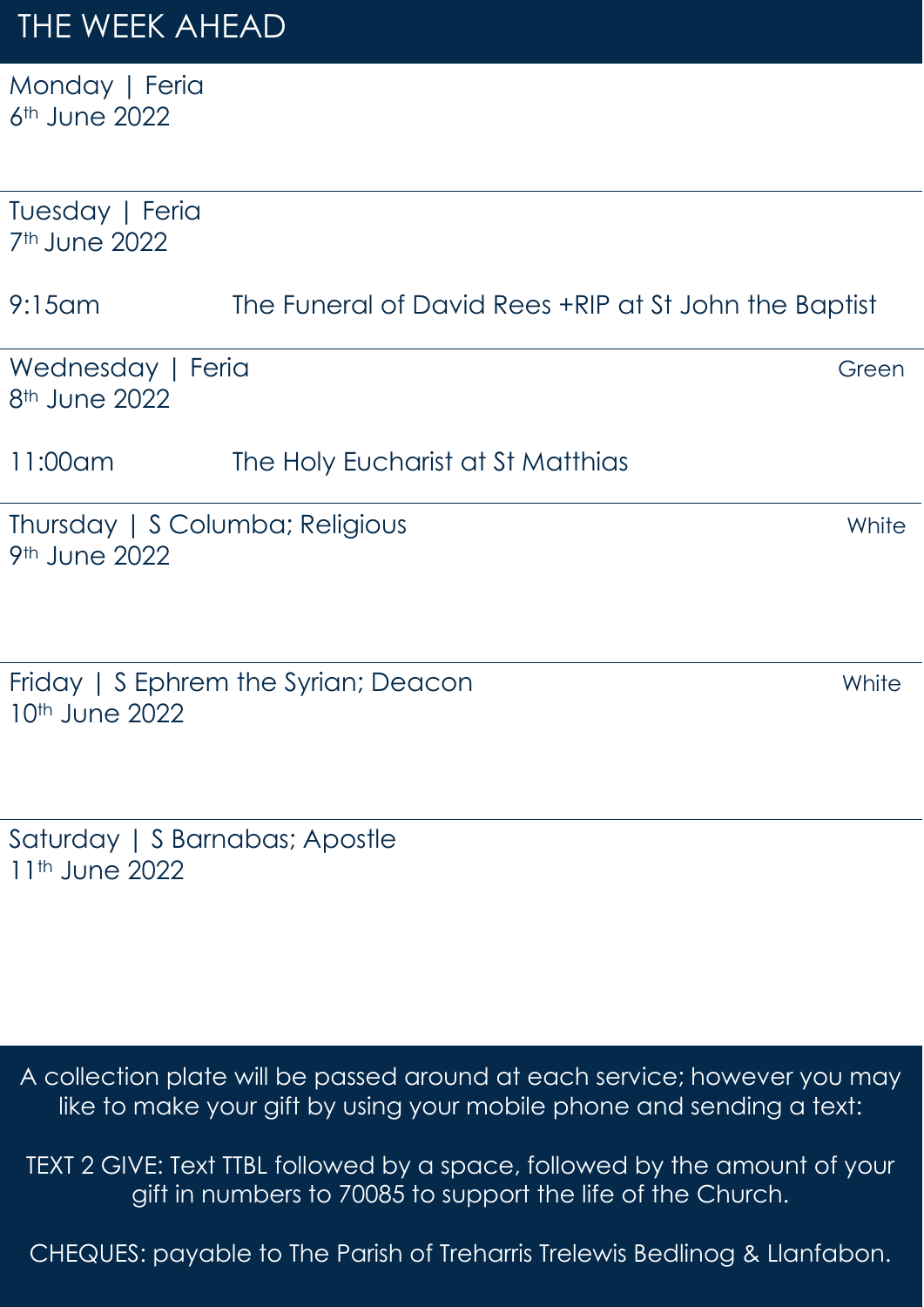### Sunday the  $12<sup>th</sup>$  of June 2022 | + The Most Holy Trinity

9:00am The Holy Eucharist at St John's, Nelson 10:30am The Holy Eucharist at St Matthias, Treharris 6:00pm United Solemn Evensong at Holy Trinity, Ystrad Mynach

## NOTICES & INFORMATION

**NELSON RFC | COMMUNITY LUCKY 4's** play today's draw in church or pay and play online via PayPal or Bank Transfer; £1.00 to play; just choose 4 numbers for a chance to win this week's prize fund. The weekly draw helps to support the wider mission and ministry of St. John's Church, Nelson.

**FOODBANK DONATIONS** due to the significant increase in referrals the foodbank is currently short of tinned potatoes, instant mash, tea, sugar and biscuits. As always, any spare carrier bags are always welcome.

**CHARITY PUB QUIZ** every Sunday from 7:30pm at the Lord Nelson Inn; supporting our local mission and outreach community projects; booking is advised by calling the Nelson Inn. Everyone is welcome.

**ONLINE GIVING** the following link can be used to make your weekly gift online; remember to maximise your gift by clicking Gift-Aid.

https://app.investmycommunity.com/donation/parish-of-treharristrelewis-bedlinog-and-llanfabon-2680

**COMMUNITY FOOD LARDER** is open daily Mondays - Fridays between 9:30am and 11:30am at St John's Church Hall. No questions asked and everyone is welcome. Always lots of bakery and chilled items that would otherwise go to waste. Pop in and take a look.

GLASTONBURY PILGRIMAGE 2022 takes place on Saturday the 9th of July. Solemn Mass in the grounds of the Abbey Church at 12:00 noon, followed by the Procession and Solemn Benediction at 3:00pm. If you are interested, please speak with Alison Francis on 07970 003 243.

**UNITED SOLEMN EVENSONG** we join together from around the Ministry Area next Sunday evening at Ystrad Mynach at 6:00pm for Evensong.

**REFRESHMENTS** are served after the service; please do stay and enjoy some time together.

To watch a service online, enter the following link into your device: https://www.youtube.com/channel/UC7My2\_VL77VXyVwuPR30WHQ